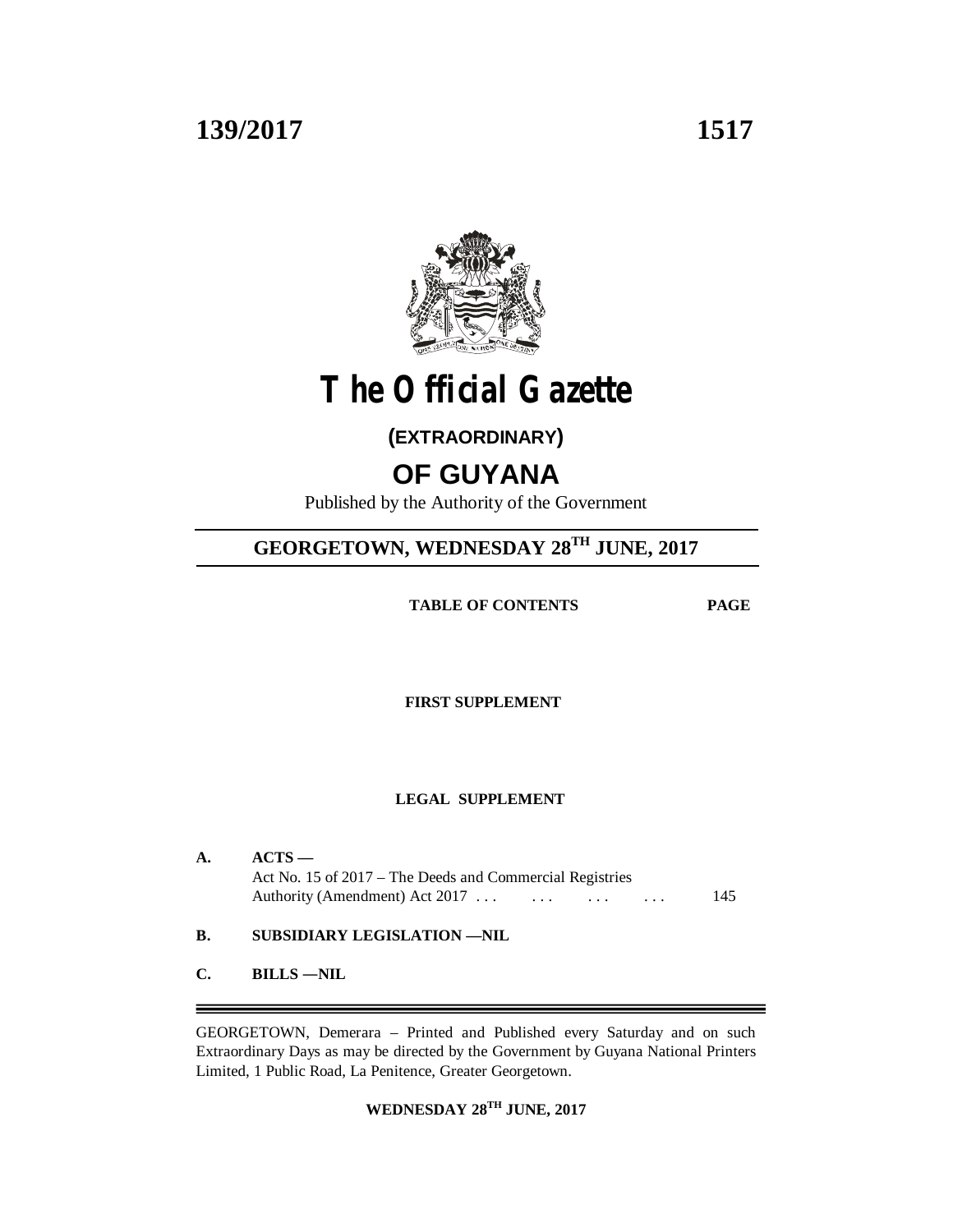# **THE OFFICIAL GAZETTE 28TH JUNE, 2017 LEGAL SUPPLEMENT — A**



### **ACT NO. 15 OF 2017**

### **DEEDS AND COMMERCIAL REGISTRIES AUTHORITY (AMENDMENT) ACT 2017**

I assent.

manuel

David Granger, President. *,.~ju1J, :;ut?--*

## **ARRANGEMENT OF SECTIONS**

#### **SECTION**

- 1. Short title.
- 2. Amendment of section 5 of the Principal Act.
- 3. Amendment of section 6 of the Principal Act.
- 4. Amendment of section 10 of the Principal Act.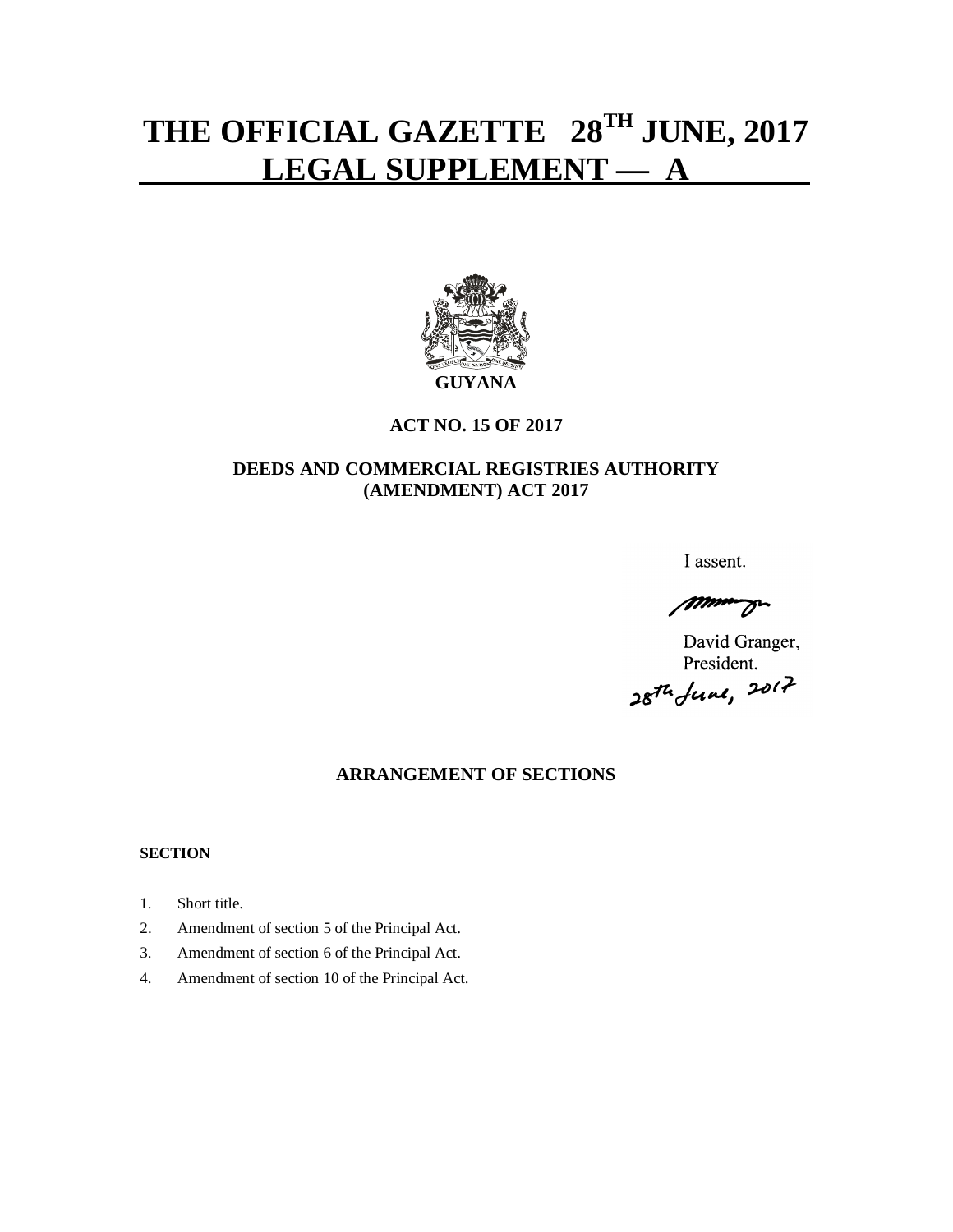| No. 15]                                                                                  | LAWS OF GUYANA                                                                                                                                                                                                                                                                                                                                                                                                                                                                                                                                                                                                                                                     | [A.D. 2017] |  |
|------------------------------------------------------------------------------------------|--------------------------------------------------------------------------------------------------------------------------------------------------------------------------------------------------------------------------------------------------------------------------------------------------------------------------------------------------------------------------------------------------------------------------------------------------------------------------------------------------------------------------------------------------------------------------------------------------------------------------------------------------------------------|-------------|--|
|                                                                                          | AN ACT to amend the Deeds and Commercial Registries Authority Act.                                                                                                                                                                                                                                                                                                                                                                                                                                                                                                                                                                                                 |             |  |
| A.D. 2017                                                                                | Enacted by the Parliament of Guyana:-                                                                                                                                                                                                                                                                                                                                                                                                                                                                                                                                                                                                                              |             |  |
| Short title.<br>No. 4 of<br>2013                                                         | This Act, which amends the Deeds and Commercial Registries Authority Act<br>1.<br>2013, may be cited as the Deeds and Commercial Registries Authority<br>(Amendment) Act 2017.                                                                                                                                                                                                                                                                                                                                                                                                                                                                                     |             |  |
| Amendment of<br>section 5 of the                                                         | Section 5 of the Principal Act is amended as follows –<br>2.                                                                                                                                                                                                                                                                                                                                                                                                                                                                                                                                                                                                       |             |  |
| Principal Act.                                                                           | (a) by substitution for subsection $(2)$ , of the following –                                                                                                                                                                                                                                                                                                                                                                                                                                                                                                                                                                                                      |             |  |
| $\sigma^2$<br>"(2) (a) The Governing Board shall consist of the following<br>$members -$ |                                                                                                                                                                                                                                                                                                                                                                                                                                                                                                                                                                                                                                                                    |             |  |
|                                                                                          | a Chairman appointed by the Minister;<br>(i)<br>the Registrar of Deeds;<br>(ii)<br>the Registrar of the Commercial Registry;<br>(iii)<br>a nominee of the Ministry of Finance;<br>(iv)<br>another nominee of the Ministry of Finance<br>(v)<br>who is a valuation officer under the Valuation<br>Cap. 28:04<br>for Rating Purposes Act;<br>a nominee of the Ministry of Communities;<br>(vi)<br>a nominee of the Ministry of Business;<br>(vii)<br>a nominee of the Guyana Revenue Authority;<br>(viii)<br>a nominee of the Guyana Bar Association;<br>(ix)<br>a nominee of the Berbice Bar Association; and<br>(x)<br>a nominee of the Private Sector.<br>$(x_i)$ |             |  |
|                                                                                          | (b) The members referred to in paragraph $(a)(ii)$ and<br>(iii) do not have the right to vote.";                                                                                                                                                                                                                                                                                                                                                                                                                                                                                                                                                                   |             |  |
|                                                                                          | (b) by the insertion immediately after subsection (2), of the following<br>$subsection -$                                                                                                                                                                                                                                                                                                                                                                                                                                                                                                                                                                          |             |  |
|                                                                                          | "(3) Notwithstanding subsection (2), where the Governing<br>Board has not been appointed or is not functioning, the Minister<br>shall perform the functions of the Governing Board.".                                                                                                                                                                                                                                                                                                                                                                                                                                                                              |             |  |
|                                                                                          |                                                                                                                                                                                                                                                                                                                                                                                                                                                                                                                                                                                                                                                                    |             |  |